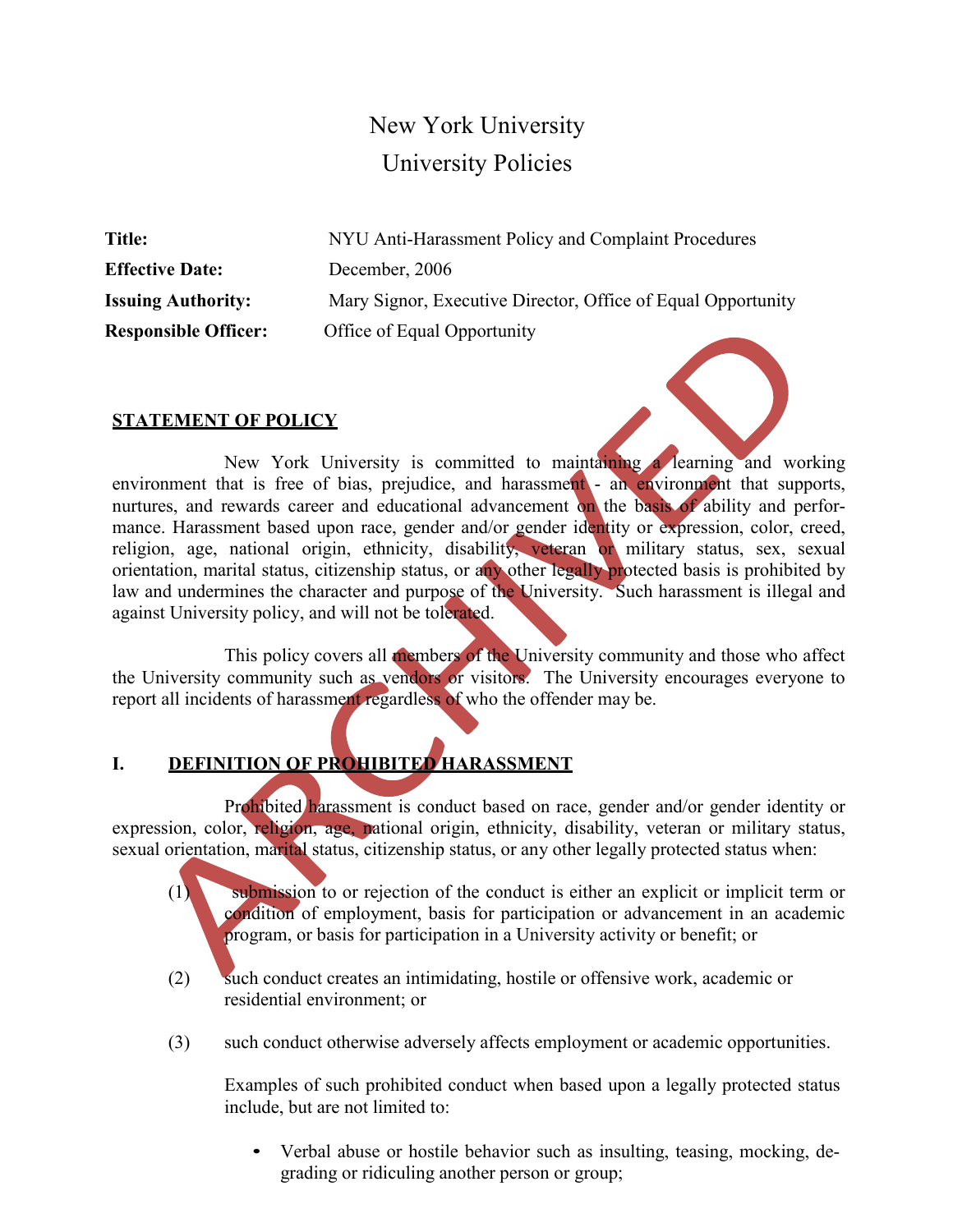- Unwelcome or inappropriate physical contact, comments, questions, advances, jokes, epithets or demands;
- Physical assault or stalking;
- Displays or electronic transmission of derogatory, demeaning or hostile materials;
- Unwillingness to train, evaluate, assist, or work with an employee, faculty member, or student.

Harassment is unacceptable in the workplace, classroom, student and faculty housing, sports, University facilities, and in other University-related settings, such as studyabroad programs and University-sponsored social functions and events. This behavior violates University policy even when it may not be sufficiently severe or pervasive to constitute a violation of law.

### **II. RESPONSIBILITIES TO REPORT**

All members of the University community should report incidents of harassment in order to support the University policy. In order to assure the University is free of prohibited harassment, University officers, deans, department heads, faculty members, directors, and supervisors are required to report all incidents of harassment that they may have witnessed or have been advised of.

The most appropriate recipients of reports are:

- (1) The Executive Director of the Office of Equal Opportunity;<sup>1</sup>
- (2) The Office of The Vice President for Student Affairs or the appropriate School's designee if the alleged harasser is a student,<sup>2</sup>
- (3) The Human Resources Officer of the appropriate School or Department or The Solutions Center, if the alleged harasser is an employee, including a student employee;<sup>3</sup> or
- (4) The Dean of the appropriate School or Faculty or the Dean's designee if the alleged harasser is a faculty member; <sup>4</sup> or

It is not always easy to interpret words or actions that may be ambiguous and one may think are inappropriate. Therefore, the offices noted above are available to discuss the circumstances and address matters before they become severe or pervasive.

If a report is made to any of these offices, and that is not the appropriate office to receive the report, it becomes the responsibility of that office to forward the report to the appropriate office. If any of the persons at these offices is implicated in the harassment, or if a

 $\frac{1}{2}$  212-998-2352<br> $\frac{2}{3}$  See Contact List or call Thomas Grace at 212-998-4403

<sup>&</sup>lt;sup>3</sup> See Contact List for Human Resources Officers  $4$  See Contact List for the Dean of the appropriate School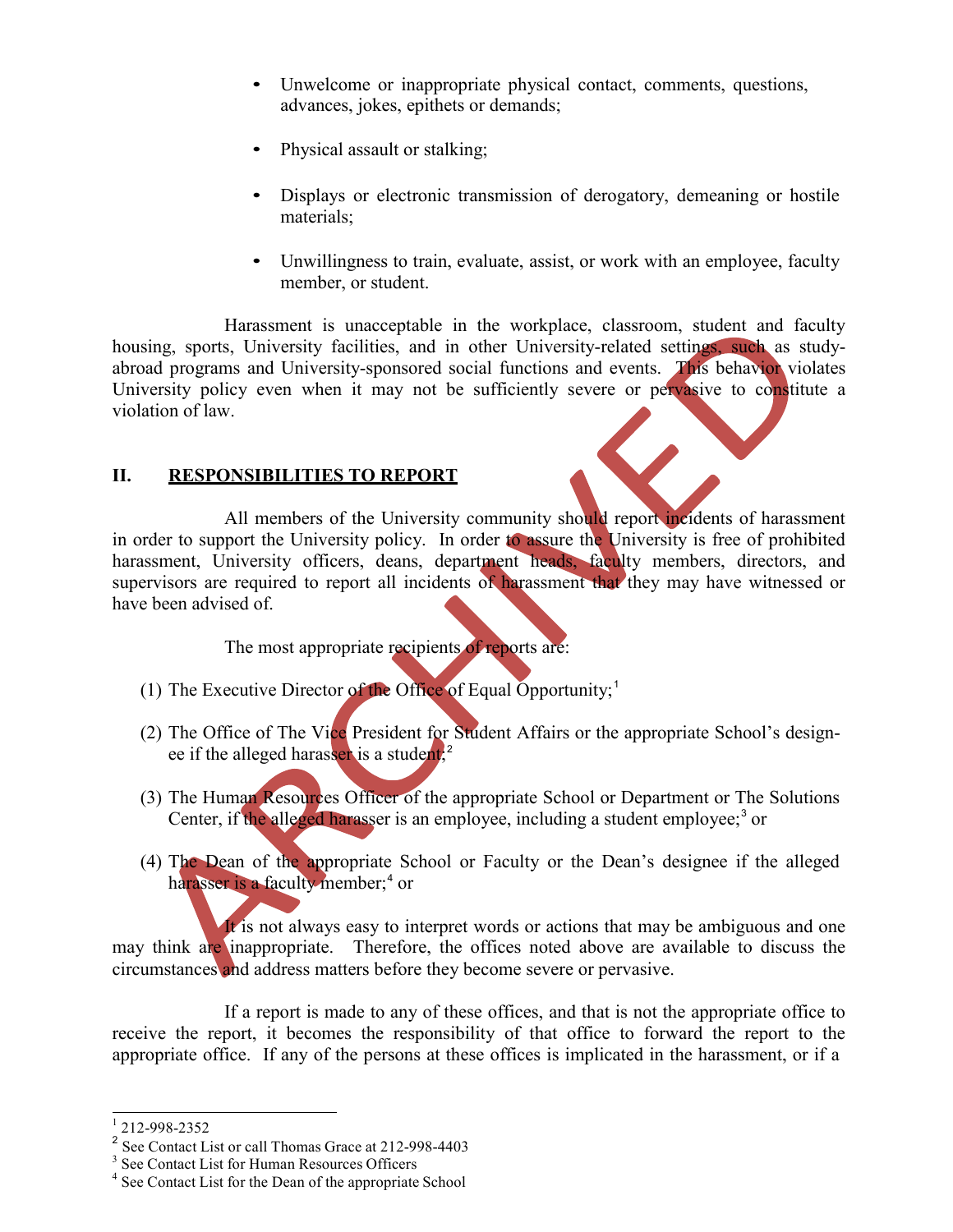conflict of interest arises, the report should be made to the Executive Director of the Office of Equal Opportunity. If that office is implicated, the report should be made to the Provost.

#### **III. REPORTING A HARASSMENT COMPLAINT**

All individuals who believe they have been harassed should file a complaint with the appropriate individuals or offices cited above. Verbal complaints should be reduced to writing by either the complainant or the individual who receives the complaint in order to preserve an accurate record. The written complaint should identify the parties involved; describe the harassing behavior; when and where it occurred; and identify by name or description any witnesses.

Complaints should be promptly reported so that appropriate action may be taken in a timely manner. However, the late reporting of complaints may not prevent appropriate remedial action.

Any conduct that may be in violation of this policy will be investigated, regardless of whether a complaint is filed, and appropriate remedial action will be initiated.

Effort shall be made to complete the investigation of a complaint within thirty (30) days of the report of the harassment. Extensions of the time frame may be necessary in some circumstances. The complainant and alleged harasser will be notified of the extension.

### **IV. CONFIDENTIALITY**

The University will maintain the confidentiality of the complaint to the greatest extent consistent with our goal of conducting a thorough and complete investigation. Effort will be made to safeguard the privacy and rights of all persons involved.

# **V. INVESTIGATION AND DISPOSITION OF THE COMPLAINT**

The investigator will conduct a prompt, thorough and impartial investigation of the complaint in the manner he or she deems necessary. The parties to the complaint will each have an opportunity to be heard during the investigation. The parties will also be informed of the status of the investigation as deemed appropriate. The investigation process is strictly internal to NYU, so the presence of legal counsel or third parties is not permitted at any stage of the process unless otherwise required by law.

If it is determined that a violation of the University's harassment policy has occurred, prompt remedial action shall be taken. The nature of the remedial action and the process for its implementation will depend upon the particular facts and circumstances. If remedial action involves the imposition of sanctions, appropriate disciplinary procedures will be used. Sanctions imposed may be appealed through the appropriate appeals process depending on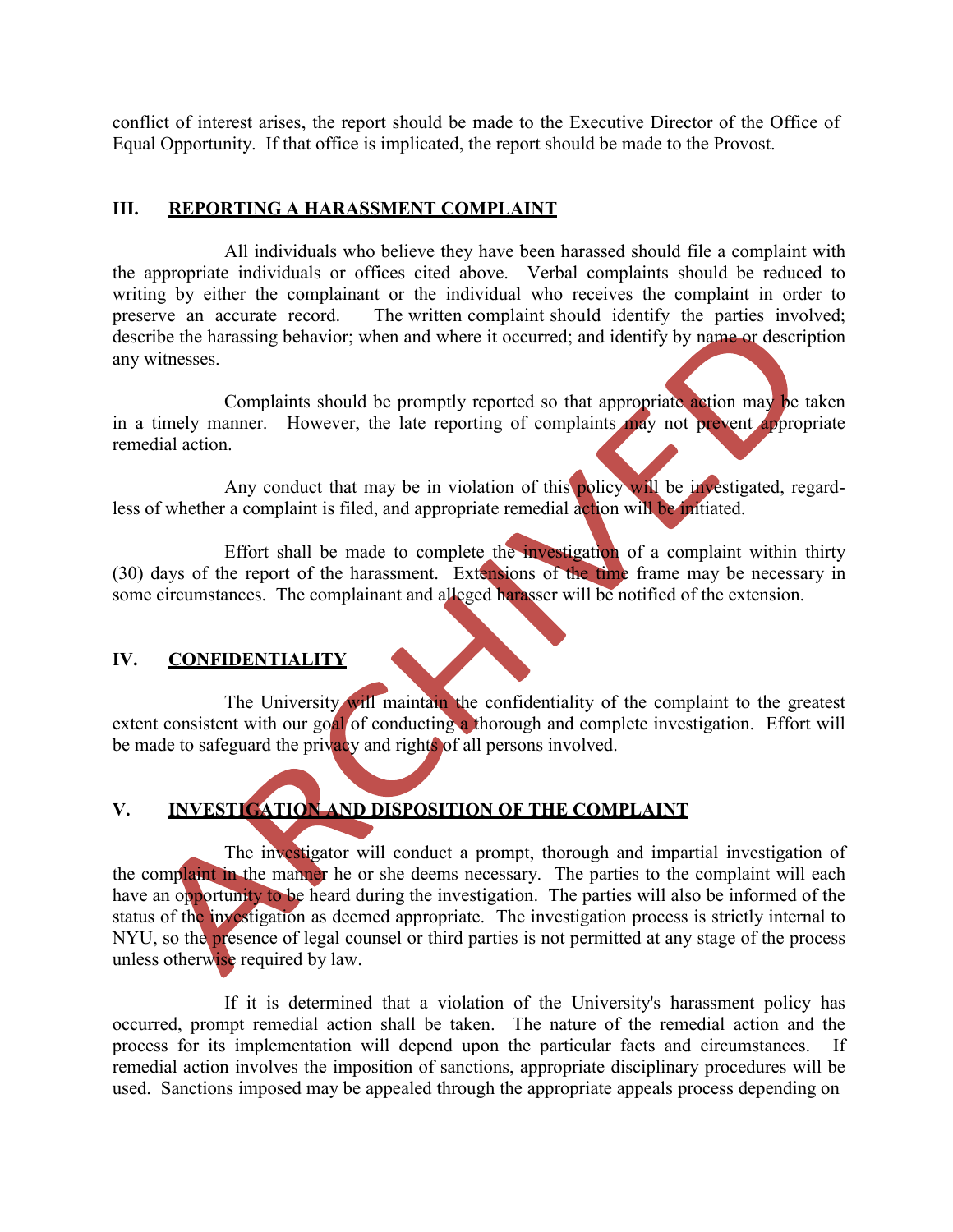the status of the accused. The disposition of the complaint shall be communicated to the complainant and the alleged harasser.

If it is determined that no violation has occurred, such findings shall be communicated to the complainant and the alleged harasser.

If the results of an investigation show that the complainant knowingly filed false accusations of harassment, or that a witness gave false statements, such individuals will be subject to the appropriate disciplinary action.

### **VI. RETALIATION**

The University will take every step necessary to protect the complainant and any witnesses against retaliation for reporting the harassment or for participating in the investigation of a complaint.

Any employee, faculty member, or student who retaliates against an individual who complains of harassment, witnesses harassment, or participates in the investigation of a harassment complaint violates University policy and may be subject to sanctions. Complaints of retaliation should be reported as violations of this policy.

### **VII. SEXUAL ASSAULT**

Sexual assault is a sexual act against the will and without the consent of the victim or where the victim is incapable of giving consent. This includes conduct that would be considered criminal under the New York State Penal Code. Since the medical, emotional, and legal needs of a sexual assault complainant may differ from those of other harassment complaints, sexual assault victims should, in addition to filing a University complaint, report the assault to the police and pursue counseling and other services available at the University. Students should consult the Wellness Exchange at 212-443-9999 for guidance on medical and counseling services. Faculty members and employees should consult the Carebridge Corporation at 1-800-437-0911 for guidance on medical and counseling service referrals.

## **VIII. CONSENSUAL RELATIONSHIPS**

Sexual behavior that is welcome or consensual does not constitute sexual harassment under the law. However, romantic relationships in situations where one individual has greater power or authority over another frequently result in claims of harassment when the relationship ends and a perception of favoritism while the relationship continues. Such relationships are inappropriate. A "consensual" relationship between a professor and his/her student, a supervisor and a subordinate, or a coach and team player are examples of inappropriate relationships. If a consensual relationship occurs, any situation of authority must be discontinued and appropriate action may be taken.